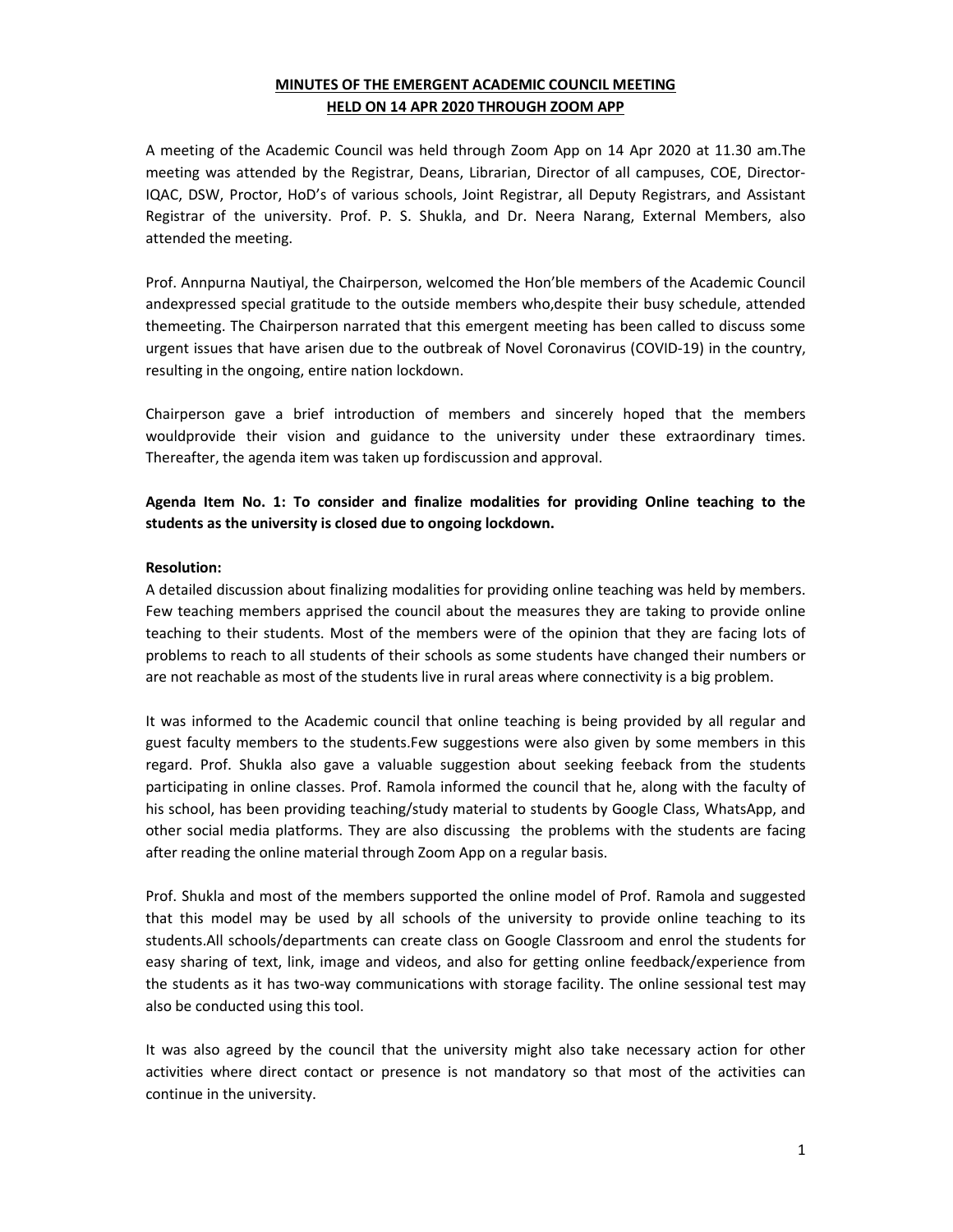Some suggestions were given by Finance Officer and Joint Registrar Finance about fixing the modalities for ascertaining that online classes are conducted as per instruction of UGC/MHRD.

It was informed by the Chairperson that the university has been using various platforms like Swayam, Swayam Prabha, E-PG Pathshala, among many others.

It was suggested by the faculty members that ten days crash course can be developed for such students who could not make use of the ICT facilities or online teaching going on at present once university is openedso as to prepare them for End Semester exams.

Academic council agreed on the above proposal and instructed the university that model/modalities for online teaching be decided after obtaining the suggestions from the faculty and other officers of the university and authorized the Vice-Chancellor to take the final decision in this regard as per situation as deems fit in the interest of the university upon receipt of suggestions.

**Agenda Item No. 2: To consider and finalize modules/modalities for conducting online exams of the students as the university is closed due to ongoing lockdown.** 

### **Resolution:**

A detailed discussion about the conducting online exam was held by members. It was proposed by the COE thatdifferent Schools of the university may upload the assignment for internal assessment/sessional exams on university websites and conduct internal/sessional exams of their students. He also proposed that affiliated colleges of the university may also conductinternal/sessional exams of its students by different online mediums or social media as deems feasible to them.

COE informed that conducting the exams of final semester students of various classes is of paramount importance at this stage. He proposed that the university may start the exams of students of the final semester in the second/third week of June 2020. He also apprised the council that the university may conduct the exams of all students (except students of the final semester) as per the UGC guidelines, which is expected soon from UGC.

COE also proposed that the university should get the examination forms filled up from all students at the earliest possible.

It was suggested by few faculty members that End Semester examination of this session can be conducted by developing the question papers in two parts i.e. one containing few Multiple-Choice Questions as part of End Semester Exams and another part containing some questions as part of Internal assessment as it may not be possible to conduct online internal assessment test/exams for all students as many students are not in a position to have online teaching facility.OMR should be used for answering MCQ so that results can be prepared by machines and can be declared within one week of completion of exams.

It was also suggested that question bank containing of hundreds of questions can be developed by local faculty members and uploaded on university website to facilitate students to prepare for their exams. Apart from these, one window can be created in university website where students can ask any questions related to their subjects. Even, students can also post their concerns and queries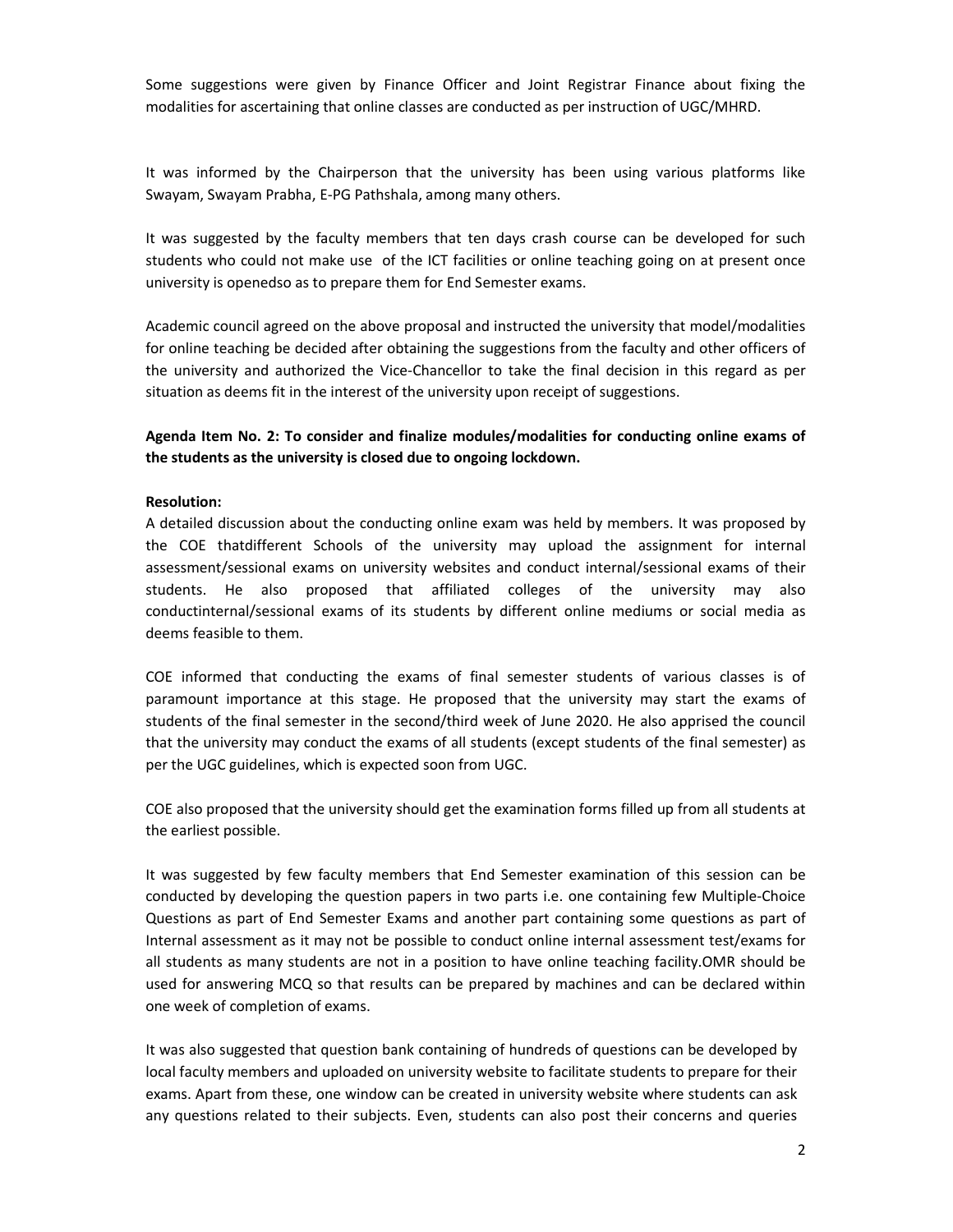related with stress, mental trauma, anything unusual they have been experiencing or any other query related to exam/studies etc. These questions should be answered by the concerned experts.

It was also suggested that End Semester exams for UG & PG students should be conducted after getting the guidelines from UGC/MHRD.

It was also suggested that university should make some evaluation centers at different places of Uttarakhand and central evaluation should be done along with the examination so that results could be given in time to students.

It was discussed that it will be prudent to invite suggestion within 2 days by email from faculty members.

Academic council agreed in principle on the above and instructed that suggestions be invited from faculty members and authorized the Vice-Chancellor to take the final decision in this regard as deems fit as per the situation in the interest of the university upon receipt of suggestions.

### **Agenda Item No. 3: To consider providing of E-Resource to faculty for the benefit of the students.**

### **Resolution:**

A detailed discussion about providing of E-Resources was held by members. It was informed by the Librarian that many open sources as available on the net had been compiled and provided to all faculty members of the university. It was also informed by him that the Library is making continuous efforts to search, compile, and provide all the open sources to faculty. Online newspapers are being provided on a daily basis to the Faculty.

He also informed that he has discussed providing of E-Resources with many publishers. A few publishers have agreed to provide the same, and these E-Resources shall be provided to faculty members as and when the same is provided by the publishers.

The academic council showed its happiness about the efforts being made by the university and instructed the university to purchase and provide maximum E-Resources to students.

## **Agenda Item No. 4: To consider giving grace time for submitting Ph.D./M.Phil's thesis who are not able to submit the same during this lockdown period.**

### **Resolution:**

Registrar informed the council that there are many students who are not able to submit their Ph.D./M.Phil thesis due to ongoing lockdown. He proposed that the university may give 30 days' time from the date when the university gets fully functional after lockdown is withdrawn. This shall facilitate such Ph.D. Scholars/M.Phil students who were supposed to submit their thesis during the lockdown period but are not able to submit their thesis due to ongoing lockdown.

Detailed discussion was held about this by all members, and the Academic Council approved the above proposal of Registrar and instructed the university to implement this proposal if no further guidelines from UGC are received in this regard. Academic Council also instructed the university to